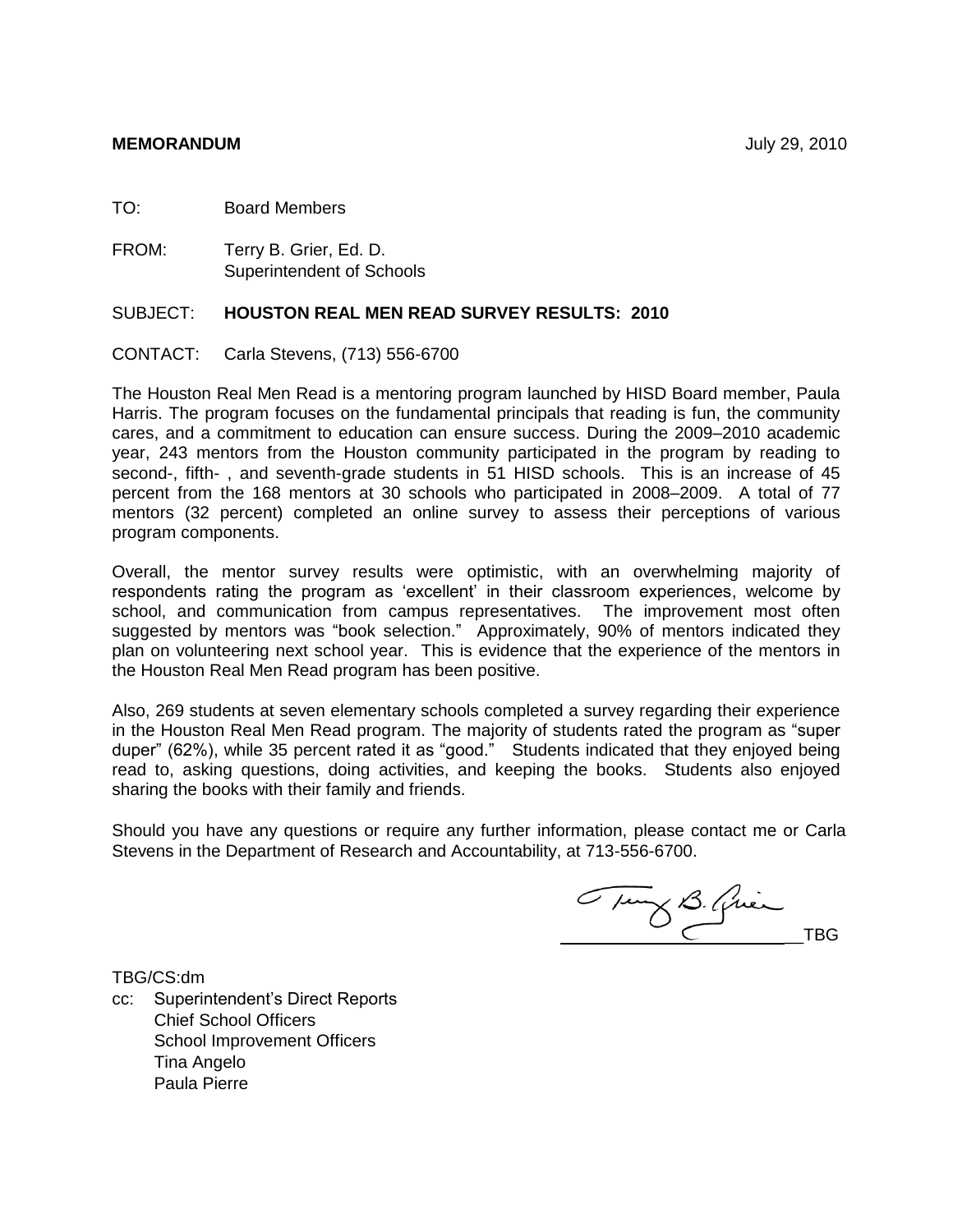

# **EVALUATION BRIEF B UREAU OF P ROGRAM E VALUATION**

Volume 2, July 2010

# *Houston Real Men Read Survey Results: What was the experience of mentors and students during the second year of the Real Men Read program?*

#### **By Deborah L. Muñiz**

*Houston Real Men Read, chaired by Texas District XIII Senator Rodney Ellis and spearheaded by HISD District IV Board Trustee Paula M. Harris, is a mentoring program in which men from the Houston community committed one hour of their time, once a month, to read to second-, fifth-, and seventh-grade students. The reading dates were November 12, December 10, January 14, February 11, and May 13, 2010. This program reinforced three fundamental principals: reading is fun, the community cares, and a commitment to education can ensure success. A total of 243 mentors were assigned to 51 participating schools and were trained on how to interact with students. This brief was designed to summarize the results from the Houston Real Men Read mentor and student surveys.* 

#### **Data and Methods**

This is the second year of the Houston Real Men Read program. During the 2009–2010 school year, 243 mentors participated in the program by reading to students in 51 schools. This is an increase of 45% from the 168 mentors at 30 schools who participated in 2008–2009. Houston Real Men Read mentors were asked to complete an electronic survey stored on-line using the survey tool, Survey Monkey. A total of 77 mentors completed the survey during May of 2010. This accounted for a 32% response rate. Percentages were based on the total number of responses. The survey also included open-ended questions. A coding scheme was developed for each of the open-ended questions. Responses were then coded according to emergent categories.

Students were given an opportunity to participate in an on-line survey after the December reading. Many of the students completed the survey at the school's computer lab. A total of 269 students at seven elementary schools completed the survey. Approximately, 53% were fifth graders, while 47% were second graders.

#### **How did mentors hear about the Houston Real Men Read program?**

 Houston Real Men Read mentors were asked to indicate how they heard about the program. **Figure 1** displays the percent of mentors that heard about the program via a friend, employer, kick-off event, media, or other. The largest percent of mentors (30%) heard about the program through their employer, while 25% of mentors heard about the program through a friend. Also, 19% of mentors heard about the program through the media, and 15% through the kick-off event. The category "other" included responses such as HISD website, spouse, and school administrator.



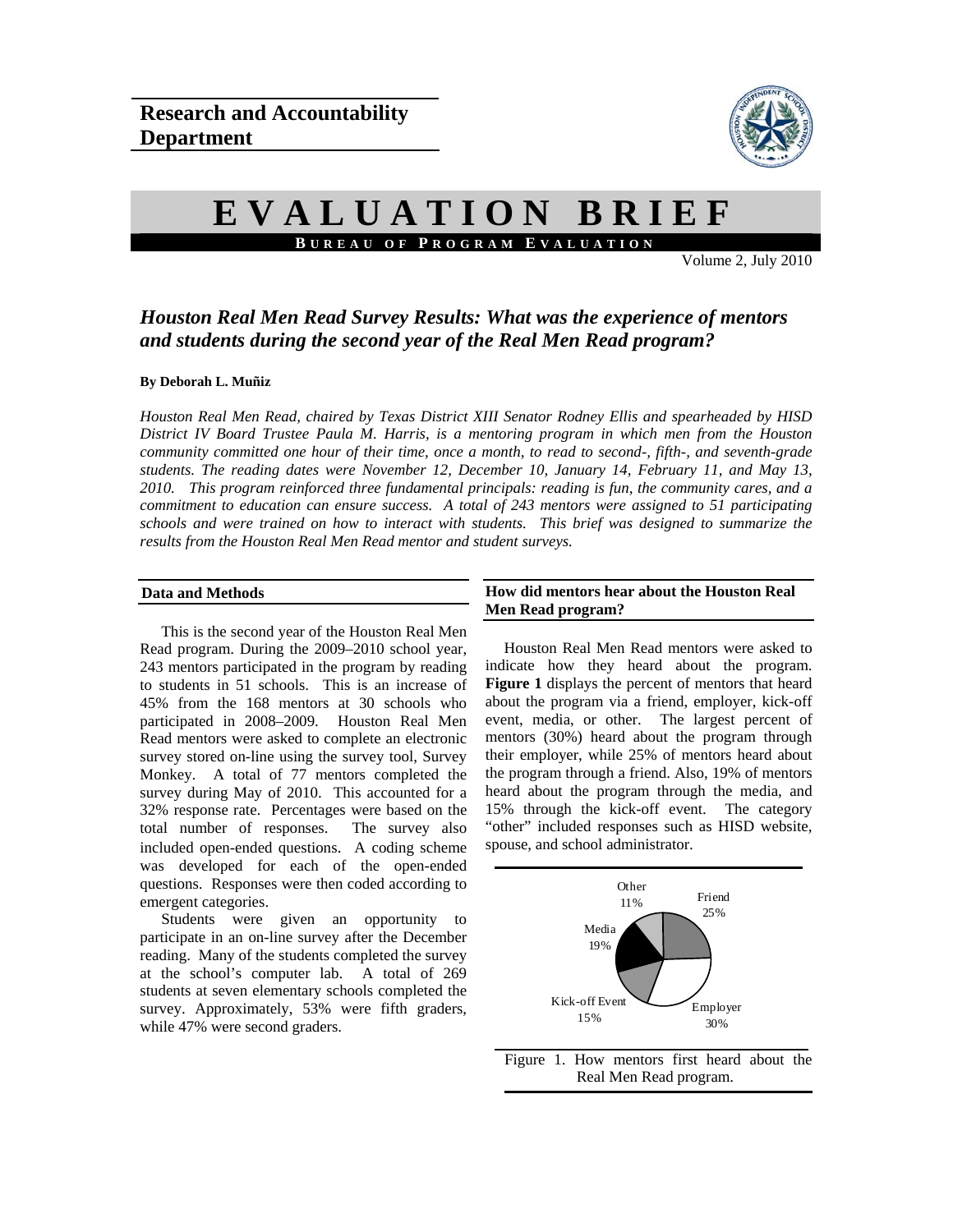*Houston Real Men Read Survey Results: What was the experience of mentors and students during the second year of the Real Men Read program?* 

#### **How did mentors rate the various components of the Houston Real Men Read program?**

Mentors were asked a series of questions about the various components of the Houston Real Men Read program. **Table 1** displays a comparison of mentor response rates for 2009 and 2010. The majority of mentors rated the following components as excellent: classroom experience (74%), welcome by school (74%), and communication from campus representative (70%) in 2010. The component that experienced the greatest increase in receiving a rating of excellent was "communication from campus representative" from 55% in 2009 to 70% in 2010. In contrast, "lesson guides" experienced the greatest decrease in being rated excellent from 46% in 2009 to 33% in 2010. The "timeliness of book distribution" was rated as very good or excellent by 77% of mentors and the application process was rated as very good or excellent by 76% of the mentors. The orientation was rated as very good or excellent by 67% of mentors. Also, 66% of mentors rated the book selection as very good or excellent. Communication from central administration was rated as very good or excellent by 72% of mentors.

#### **What improvements can be made to the Houston Real Men Read program?**

 Mentors suggested improvements that can be made to the Houston Real Men Read program. There were a total of 73 comments that were grouped into nine categories. **Table 2** shows the percent of comments by category. The categories with the highest percent of comments were "no improvement needed" and "book selection" with

19% each. Some specific responses regarding "book selection" were as follows:

- Providing a variety of bilingual Spanish books to be read to the bilingual classes.
- I would suggest rethinking the books chosen. While they were of great social value and were very well written, the detailed content made it difficult for me to engage the class given the short time available. . .
- Provide the opportunity for volunteers to read a book of their selection with approval from the District.

Also, 18% of the comments were categorized as "program support for mentors." Some of the responses included:

- Perhaps send the lesson plan out via email ahead of time. Also, reminders further out of the event via email.
- Need more questions or guidance to stimulate classroom experience even more.
- Some feedback from school

Approximately, 16% of the comments were categorized as "expand program." Some of the responses included:

- I think it is a good program and should just be expanded to include all of the elementary campuses in Houston ISD.
- Try to do it once a month for every month of the year and try not to skip any months, even if the day of the week must change to accommodate the school/classroom schedules.

About 8% of comments were categorized as "increase participation." A mentor commented, "Real Men Read is an excellent program, it just needs more mentors. Perhaps, we should reach out to churches and civic clubs for more mentors." About 5% of comments were categorized as

| Table 1. Mentor Survey Response Rates on Components of the Houston Real Men Read Program, |  |  |  |
|-------------------------------------------------------------------------------------------|--|--|--|
| 2009 and 2010                                                                             |  |  |  |

| $2002$ and $2010$          |                |          |                |      |             |      |                  |      |
|----------------------------|----------------|----------|----------------|------|-------------|------|------------------|------|
|                            | <b>Needs</b>   |          |                |      | <b>Very</b> |      |                  |      |
|                            | Improvement    |          | Okav           |      | Good        |      | <b>Excellent</b> |      |
| Components                 | 2009           | 2010     | 2009           | 2010 | 2009        | 2010 | 2009             | 2010 |
| <b>Application Process</b> |                | 7        | 30             | 17   | 32          | 49   | 31               | 27   |
| Orientation                | 8              | 7        | 26             | 26   | 36          | 40   | 30               | 27   |
| Book Selection             | 7              | 8        | 16             | 26   | 32          | 31   | 45               | 35   |
| Timeliness of Book         | 14             | 3        | 21             | 21   | 29          | 37   | 36               | 40   |
| Distribution               |                |          |                |      |             |      |                  |      |
| Lesson Guides              | 3              | 7        | 17             | 25   | 33          | 36   | 46               | 33   |
| Communication from         | $\overline{7}$ | 3        | 10             | 12   | 28          | 16   | 55               | 70   |
| Campus Representative      |                |          |                |      |             |      |                  |      |
| Communication from Central | 4              | 5        | 26             | 23   | 32          | 38   | 38               | 34   |
| Administration             |                |          |                |      |             |      |                  |      |
| Welcome by School          | $\Omega$       | $\theta$ | $\overline{4}$ | 5    | 19          | 21   | 77               | 74   |
| Classroom Experience       |                | 3        | 3              | 5    | 18          | 18   | 78               | 74   |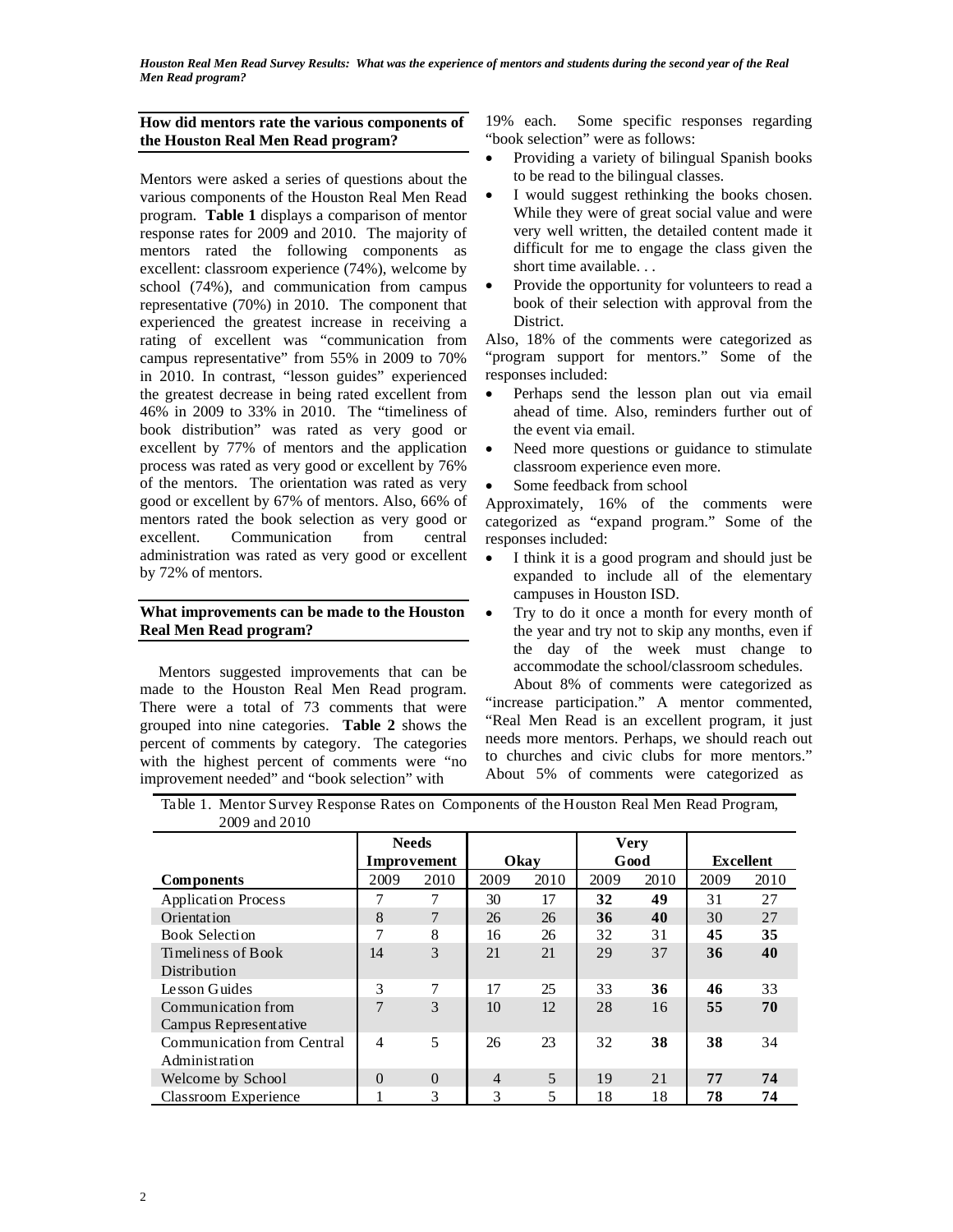|  | Table 2: Percent of Comments by Categories |
|--|--------------------------------------------|
|  |                                            |

| <b>Categories</b>                   | $\%$ |
|-------------------------------------|------|
| No improvement needed               | 19   |
| <b>Book Selection</b>               | 19   |
| Program Support for Mentors         | 18   |
| <b>Expand Program</b>               | 16   |
| <b>Increase Participation</b>       | 8    |
| <b>Teacher Involvement</b>          | 5    |
| Non-categorical                     | 5    |
| <b>Timely Distribution of Books</b> |      |
| Incorporate into regular schedule   |      |

"teacher involvement" One of the mentors responded, "More involvement of the reading or classroom teachers; I felt too often that I was on my own once in the class." Also, 4% of comments were categorized either as "timely distribution of books" or "incorporate into regular schedule." A mentor commented, "Schedule it as a regular part of the school day so it will not interrupt the teacher's schedule." Lastly, 5% of comments could not be categorized. Some of the specific responses were:

- It is a very good program, and maybe we can be invited to our school when there are special events being held for the students, ex. awards day.
- The application process discouraged friends of mine from becoming involved in the program. If possible, try to reduce the number of steps and amount of paperwork required to be approved as a participant in the program.
- Kids should have name tags with first name.

## **How did the mentors describe their experience with the Houston Real Men Read program?**

 Mentors had an opportunity to describe their experience in the Houston Real Men Read program. The data were organized as a positive, mixed or negative experience. A total of 65 comments were included in the analysis. The majority of the comments at 91% were categorized as a "positive experience." Some of the responses included:

- My experience has been wonderful! I have enjoyed insightful discussions with the children connecting book themes to their everyday lives. The teacher was also adept at connecting the book to other classroom learning areas.
- I had a wonderful experience and the classroom I was assigned to was full of bright and engaging students. I would like to see this program continue to grow.
- Excellent--being back in the classroom with the children was refreshing.

About 8% of the comments were categorized as a "mixed experience." As a mentor commented, "Mixed; good welcome by school; good set of colleagues but too much left on own in class itself." Only one mentor described their experience as negative.

 Mentors were also asked "Do you plan on volunteering as a mentor for the Real Men Read program next school?" Approximately, 90% indicated "yes" and 10% "maybe." Sixty-nine percent of the mentors volunteered during the 2008–2009 school year. An overwhelming majority of mentors at 99% stated that they would recommend others to participate in the Houston Real Men Read program compared to 1% who stated "maybe." Lastly, mentors were asked, "Has your participation in the Real Men Read program encouraged you to increase your involvement in other volunteer opportunities at your current campus or another campus?" Sixty percent stated "yes," 23% "maybe," and 17% "no."

## **What did students think about the Houston Real Men Read Program?**

Students were asked to rate their experience in the Real Men Read program. The majority of students rated the program as "super duper" at 62%, while 35% rated it as "good." The remaining 3% rated the program as "fair" or "poor."

Students were asked, "Did you share the books with your family and friends?" Most of the students indicated "yes" at 79%. Some of the responses included:

- This was a great book so I had to share it with some family members. When I told them about Spiders they were shock because I knew more things about spiders than them.
- I read my book to my brothers and my mom. They all liked the book and they liked hearing me read. They told me they like it when I read to them. I am going to read every book that you give me and then read it to my family! Ok
- Yes, I shared the book with my 3 younger brothers. I shared by first reading the book to them. Next, I went over the words with them. Then, finally I let them practice reading the book with me.

 Students were asked, "What did you enjoy about the mentor's visit?" The student's responses were categorized as being read to, asking questions, doing activities, and keeping the books. The following are comments from the students that illustrate these categories: